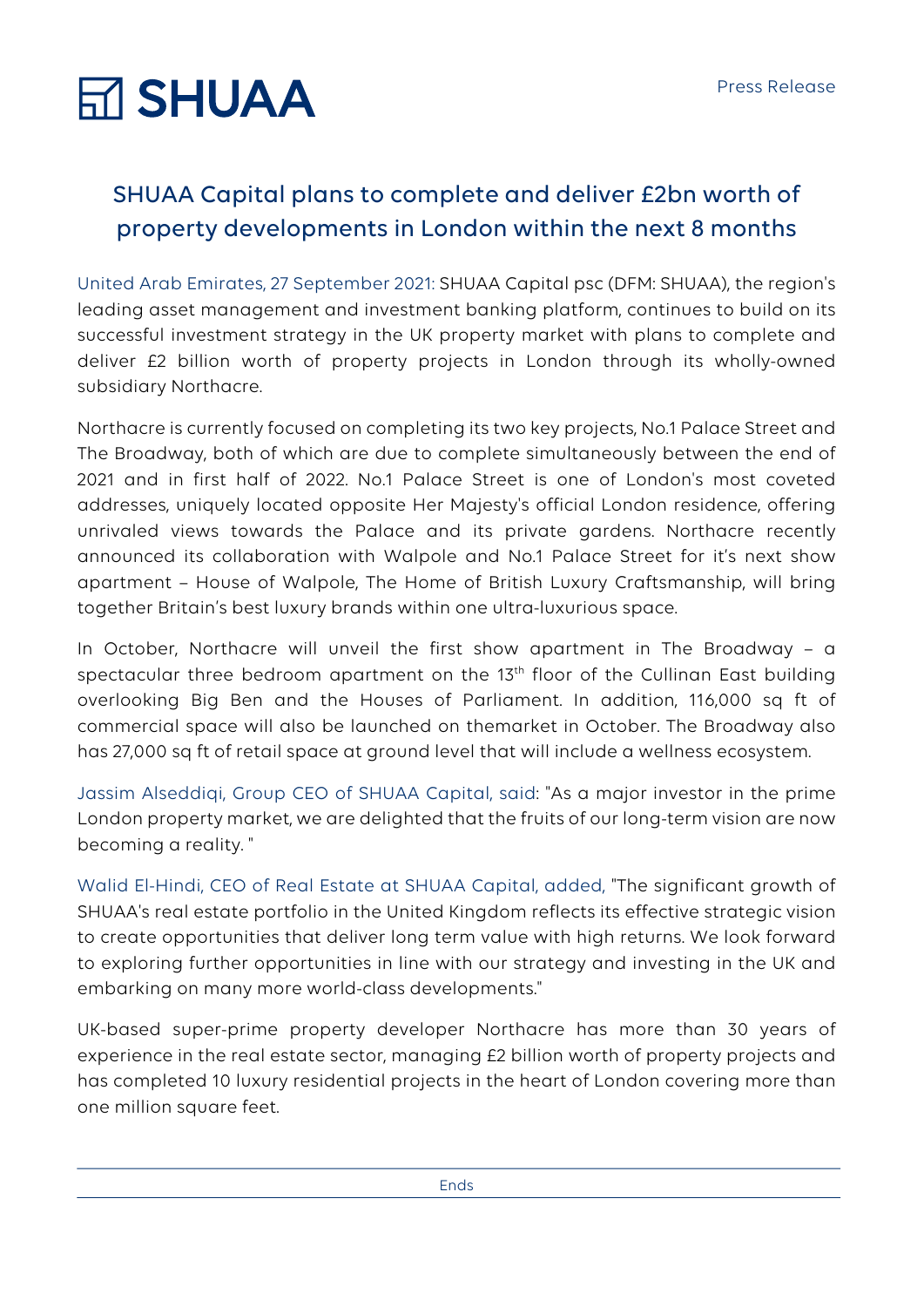## **RT SHUAA**

#### Press Contacts

SHUAA Capital psc Hani El Abid Head of Marketing and Communications Tel: +971 4 3199 723 Email: helabid@shuaa.com www.shuaa.com

#### ASDA'A BCW

Dhanya Issac Associate Director Tel: +971 4 450 7600 Email: dhanya.issac@bcw-global.com www.asdaa-bcw.com

#### About SHUAA Capital psc

SHUAA Capital psc (DFM: SHUAA) is a leading asset management and investment banking platform, with c. USD 14 billion in assets under management. SHUAA Capital psc is recognized for its strong track record and pioneering approach to investing through a differentiated, innovative and global product offering focused on public and private markets, debt and real estate.

The asset management segment, one of the region's largest, manages real estate funds and projects, investment portfolios and funds in the regional equities, fixed income and credit markets; it also provides investment solutions to clients, with a focus on alternative investment strategies. The investment banking segment provides corporate finance advisory, transaction services, private placement, public offerings of equity and debt securities, while also creating market liquidity on OTC fixed income products. The firm is regulated as a financial investment company by the Securities and Commodities Authority.

To learn more about SHUAA Capital, please visit:

- Website: www.shuaa.com
- § Twitter: https://twitter.com/SHUAA\_Capital
- § LinkedIn: https://www.linkedin.com/company/shuaa-capital
- § Facebook: https://www.facebook.com/SHUAA.Capital.psc

#### Cautionary Statement Regarding Forward-Looking Information:

This document contains forward-looking statements. Forward-looking statements are neither historical facts nor assurances of future performance. Instead, they are based only on our current beliefs, expectations and assumptions regarding the future of our business, future plans and strategies, projections, anticipated events and trends, the economy and other future conditions. Forwardlooking statements can be identified by words such as: "anticipate," "aspire," "intend," "plan," "goal," "objective," "seek," "believe," "project," "estimate," "expect," "forecast," "strategy," "target," "trend," "future," "likely," "may," "should," "will" and similar references to future periods.

Examples of forward-looking statements include, among others, statements we make regarding:

- Expected operating results, such as revenue growth and earnings.
- § Anticipated levels of expenditures and uses of capital
- § Current or future volatility in the capital and credit markets and future market conditions.

Because forward-looking statements relate to the future, they are subject to inherent uncertainties, risks and changes in circumstances that are difficult to predict and many of which are outside of our control. Our actual results and financial condition may differ materially from those indicated in the forward-looking statements. Therefore, you should not rely on any of these forwardlooking statements. Important factors that could cause our actual results and financial condition to differ materially from those indicated in the forward-looking statements include, among others, the following: Our ability to maintain adequate revenue levels and cost control; economic and financial conditions in the global markets and regional markets in which we operate, including volatility in interest rates, commodity and equity prices and the value of assets; the implementation of our strategic initiatives, including our ability to effectively manage the redeployment of our balance sheet and the expansion of our strategic businesses; the reliability of our risk management policies, procedures and methods; continued volatility in the capital or credit markets; geopolitical events; developments and changes in laws and regulations, including increased regulation of the financial services industry through legislative action and revised rules and standards applied by our regulators.